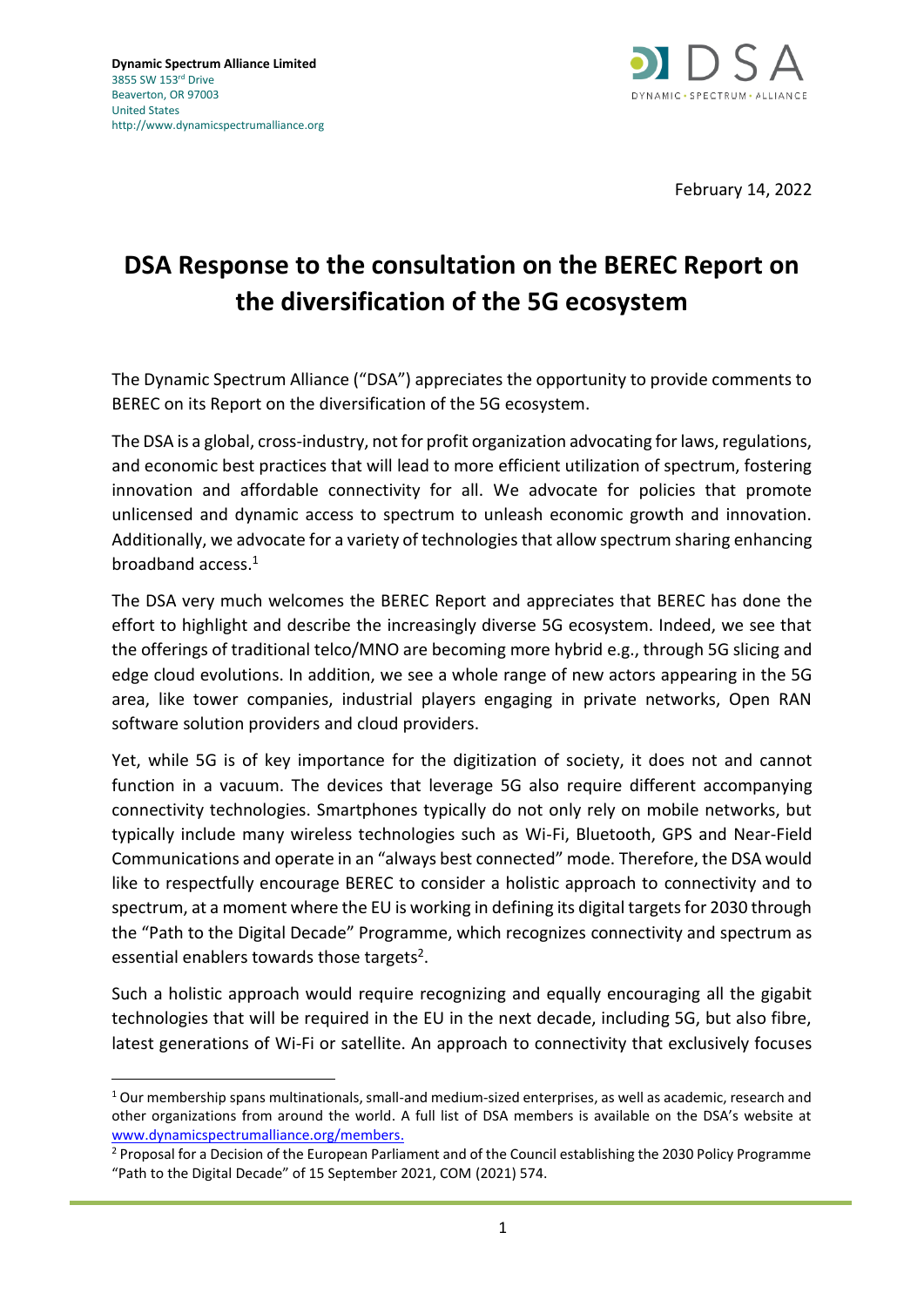

on 5G and fibre but that is silent on other key technologies such as Wi-Fi or satellite, which can highly contribute to the availability of affordable and innovative services in the EU, is incomplete and does not fully recognize Europe's digital future.

While BEREC is looking into 5G and its ecosystem, we call on BEREC to considerthe role played by other technologies, such as Wi-Fi or satellite, as part of the diversified ecosystem that leverages 5G. Such an approach would be essential to ensure an effective implementation of the guiding European principle of technology neutrality.

In particular, thanks to its low cost and easy deployment, Wi-Fi is a perfect complement to fibre and 5G and a main contributor to ensuring that the promise of digitalization reaches all Europeans, especially citizens and small businesses such as start-ups and SMEs<sup>3</sup>. Sitting at the edge of fibre networks, Wi-Fi is also a key technology for in-building connectivity. The new standards Wi-Fi 6E and Wi-Fi 7 provide gigabit speeds and very low latencies, being able to boost innovative applications based on other networks (such as 5G, 6G, satellite or fibre).

Wi-Fi and 5G are therefore complementary technologies, both necessary to provide European citizens the wireless experience expected in a truly digital gigabit society. One example that illustrates the need to enable Wi-Fi and 5G altogether is Augmented Reality and Virtual Reality ("AR/VR"). Advanced AR/VR systems, when on the go, will use both a Wi-Fi 6E/7 link to connect the headset with a computing device (usually a smartphone) and a 5G connection to the internet. The Wi-Fi link is essential to allow light AR/VR headsets, and such headsets in turn can contribute to 5G revenues and therefore support 5G investments.



<sup>&</sup>lt;sup>3</sup> See "Open Letter to European Union Institutions: Ensuring Wi-Fi Connectivity in an Innovative and Truly Connected European Gigabit Society", available online at: [http://dynamicspectrumalliance.org/wp](http://dynamicspectrumalliance.org/wp-content/uploads/2021/11/20211129-Open-Letter-to-EU-Institutions.pdf)[content/uploads/2021/11/20211129-Open-Letter-to-EU-Institutions.pdf](http://dynamicspectrumalliance.org/wp-content/uploads/2021/11/20211129-Open-Letter-to-EU-Institutions.pdf)